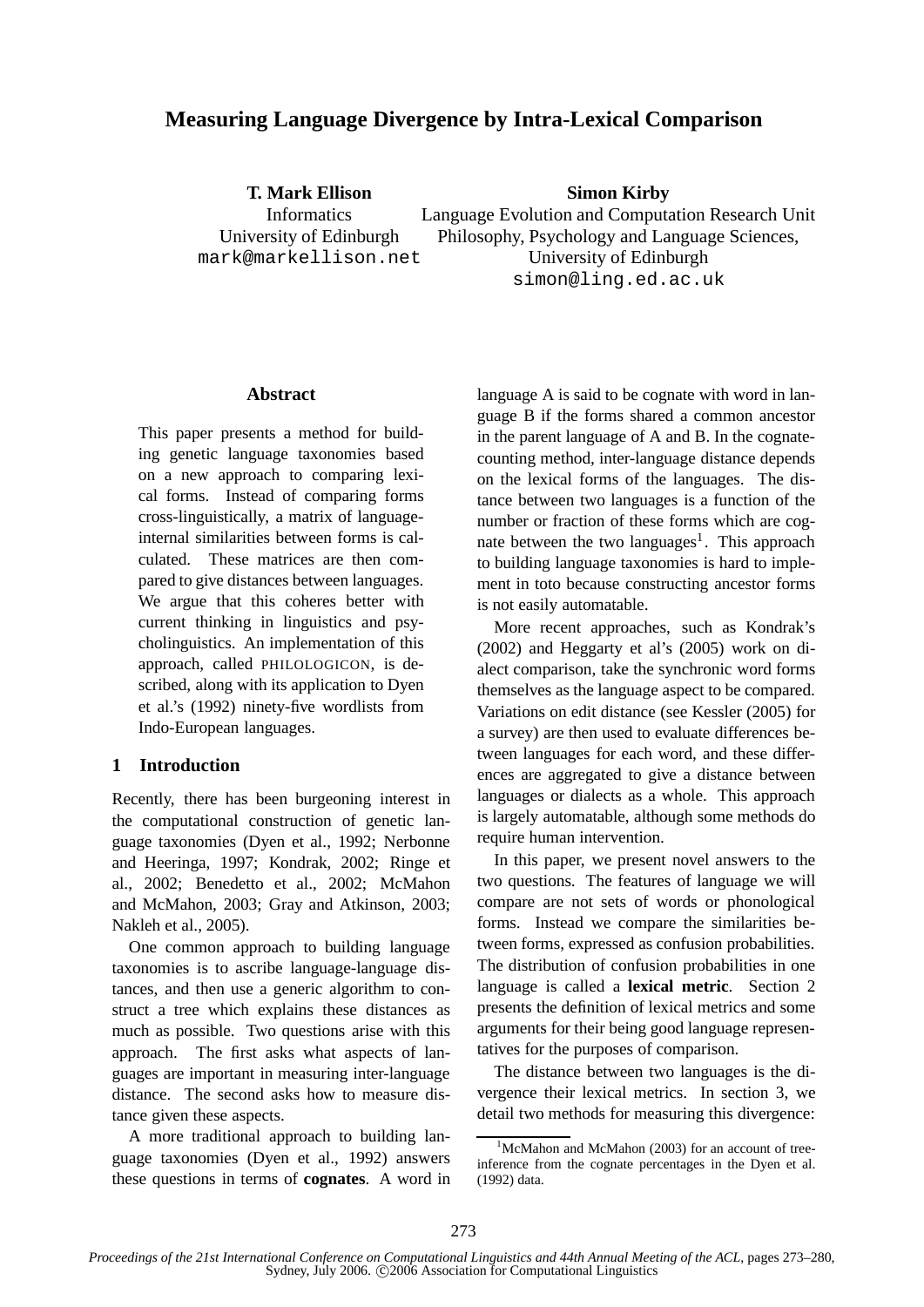Kullback-Liebler (herafter KL) divergence and Rao distance. The subsequent section (4) describes the application of our approach to automatically constructing a taxonomy of Indo-European languages from Dyen et al. (1992) data.

Section 5 suggests how lexical metrics can help identify cognates. The final section (6) presents our conclusions, and discusses possible future directions for this work.

Versions of the software and data files described in the paper will be made available to coincide with its publication.

# **2 Lexical Metric**

The first question posed by the distance-based approach to genetic language taxonomy is: what should we compare?

In some approaches (Kondrak, 2002; McMahon et al., 2005; Heggarty et al., 2005; Nerbonne and Heeringa, 1997), the answer to this question is that we should compare the phonetic or phonological realisations of a particular set of meanings across the range of languages being studied. There are a number of problems with using lexical forms in this way.

Firstly, in order to compare forms from different languages, we need to embed them in common phonetic space. This phonetic space provides granularity, marking two phones as identical or distinct, and where there is a graded measure of phonetic distinction it measures this.

There is growing doubt in the field of phonology and phonetics about the meaningfulness of assuming of a common phonetic space. Port and Leary (2005) argue convincingly that this assumption, while having played a fundamental role in much recent linguistic theorising, is nevertheless unfounded. The degree of difference between sounds, and consequently, the degree of phonetic difference between words can only be ascertained within the context of a single language.

It may be argued that a common phonetic space can be found in either acoustics or degrees of freedom in the speech articulators. Language-specific categorisation of sound, however, often restructures this space, sometimes with distinct sounds being treated as homophones. One example of this is the realisation of orthographic **rr** in European Portuguese: it is indifferently realised with an apical or a uvular trill, different sounds made at distinct points of articulation.

If there is no language-independent, common phonetic space with an equally common similarity measure, there can be no principled approach to comparing forms in one language with those of another.

In contrast, language-specific word-similarity is well-founded. A number of psycholinguistic models of spoken word recognition (Luce et al., 1990) are based on the idea of lexical neighbourhoods. When a word is accessed during processing, the other words that are phonemically or orthographically similar are also activated. This effect can be detected using experimental paradigms such as priming.

Our approach, therefore, is to abandon the cross-linguistic comparison of phonetic realisations, in favour of language-internal comparison of forms. (See also work by Shillcock et al. (2001) and Tamariz (2005)).

## **2.1 Confusion probabilities**

One psychologically well-grounded way of describing the similarity of words is in terms of their **confusion probabilities**. Two words have high confusion probability if it is likely that one word could be produced or understood when the other was intended. This type of confusion can be measured experimentally by giving subjects words in noisy environments and measuring what they apprehend.

A less pathological way in which confusion probability is realised is in coactivation. If a person hears a word, then they more easily and more quickly recognise similar words. This coactivation occurs because the phonological realisation of words is not completely separate in the mind. Instead, realisations are interdependent with realisations of similar words.

We propose that confusion probabilities are ideal information to constitute the lexical metric. They are language-specific, psychologically grounded, can be determined by experiment, and integrate with existing psycholinguistic models of word recognition.

## **2.2 NAM and beyond**

Unfortunately, experimentally determined confusion probabilities for a large number of languages are not available. Fortunately, models of spoken word recognition allow us to predict these probabilities from easily-computable measures of word similarity.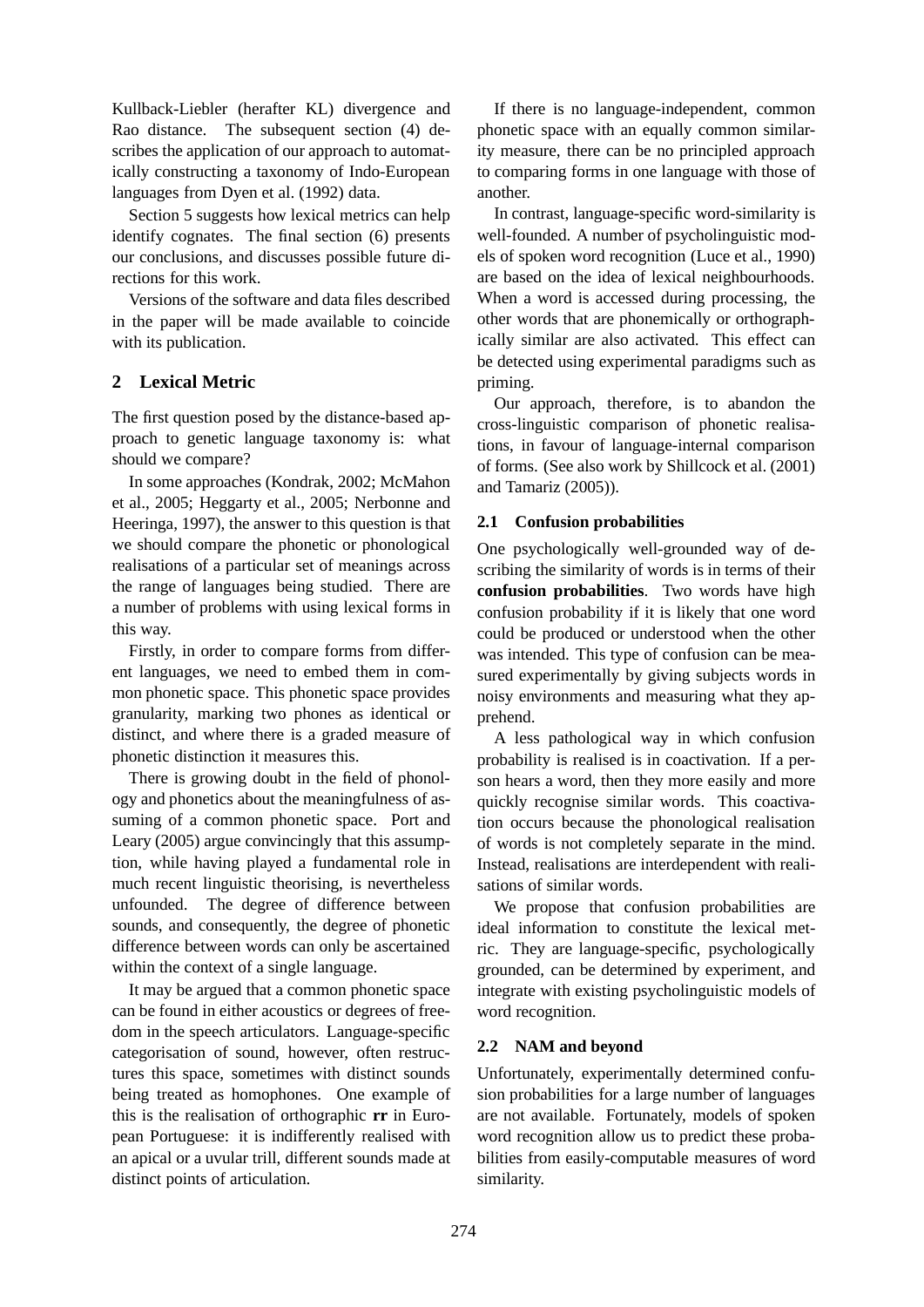For example, the **neighbourhood activation model** (**NAM**) (Luce et al., 1990; Luce and Pisoni, 1998) predicts confusion probabilities from the relative frequency of words in the neighbourhood of the target. Words are *in the neighbourhood* of the target if their Levenstein (1965) edit distance from the target is one. The more frequent the word is, the greater its likelihood of replacing the target.

Bailey and Hahn (2001) argue, however, that the all-or-nothing nature of the lexical neighbourhood is insufficient. Instead word similarity is the complex function of frequency and phonetic similarity shown in equation (1). Here  $A, B, C$  and  $D$  are constants of the model,  $u$  and  $v$  are words, and  $d$ is a phonetic similarity model.

$$
s = (AF(u)^{2} + BF(u) + C)e^{-D.d(u,v)}
$$
 (1)

We have adapted this model slightly, in line with NAM, taking the similarity  $s$  to be the probability of confusing stimulus  $v$  with form  $u$ . Also, as our data usually offers no frequency information, we have adopted the maximum entropy assumption, namely, that all relative frequencies are equal. Consequently, the probability of confusion of two words depends solely on their similarity distance. While this assumption degrades the psychological reality of the model, it does not render it useless, as the similarity measure continues to provide important distinctions in neighbourhood confusability.

We also assume for simplicity, that the constant D has the value 1.

With these simplifications, equation (2) shows the probability of apprehending word  $w$ , out of a set  $W$  of possible alternatives, given a stimulus word  $w_s$ .

$$
P(w|w_s) = e^{-d(w,w_s)} / N(w_s)
$$
 (2)

The normalising constant  $N(s)$  is the sum of the non-normalised values for  $e^{-d(w,w_s)}$  for all words  $w.$ 

$$
N(w_s) = \sum_{w \in W} e^{-d(u,v)}
$$

## **2.3 Scaled edit distances**

Kidd and Watson (1992) have shown that discriminability of frequency and of duration of tones in a tone sequence depends on its length as a proportion of the length of the sequence. Kapatsinski (2006) uses this, with other evidence, to argue that word recognition edit distances must be scaled by word-length.

There are other reasons for coming to the same conclusion. The simple Levenstein distance exaggerates the disparity between long words in comparison with short words. A word of consisting of 10 symbols, purely by virtue of its length, will on average be marked as more different from other words than a word of length two. For example, Levenstein distance between **interested** and **rest** is six, the same as the distance between **rest** and **by**, even though the latter two have nothing in common. As a consequence, close phonetic transcriptions, which by their very nature are likely to involve more symbols per word, will result in larger edit distances than broad phonemic transcriptions of the same data.

To alleviate this problem, we define a new edit distance function  $d_2$  which scales Levenstein distances by the average length of the words being compared (see equation 3). Now the distance between **interested** and **rest** is 0.86, while that between **rest** and **by** is 2.0, reflecting the greater relative difference in the second pair.

$$
d_2(w_2, w_1) = \frac{2d(w_2, w_1)}{|w_1| + |w_2|}
$$
 (3)

Note that by scaling the raw edit distance with the average lengths of the words, we are preserving the symmetric property of the distance measure.

There are other methods of comparing strings, for example string kernels (Shawe-Taylor and Cristianini, 2004), but using Levenstein distance keeps us coherent with the psycholinguistic accounts of word similarity.

#### **2.4 Lexical Metric**

Bringing this all together, we can define the lexical metric.

A lexicon  $L$  is a mapping from a set of meanings M, such as "DOG", "TO RUN", "GREEN", etc., onto a set  $F$  of forms such as /pies/, /biec/, /zielony/.

The confusion probability P of  $m_1$  for  $m_2$  in lexical  $L$  is the normalised negative exponential of the scaled edit-distance of the corresponding forms. It is worth noting that when frequencies are assumed to follow the maximum entropy distribution, this connection between confusion probabilities and distances (see equation 4) is the same as that proposed by Shepard (1987).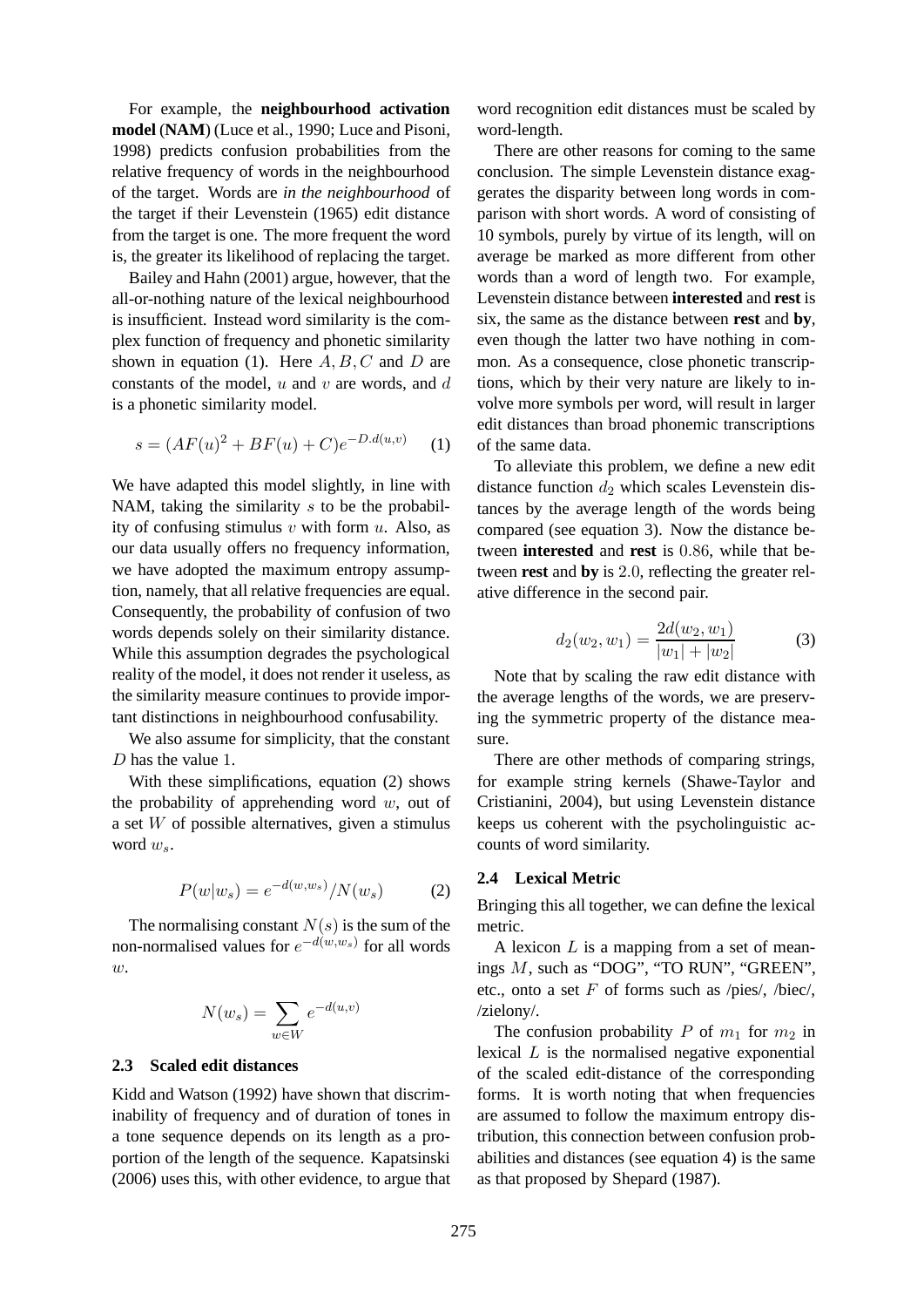$$
P(m_1|m_2;L) = \frac{e^{-d_2(L(m_1),L(m_2))}}{N(m_2;L)}\tag{4}
$$

A lexical metric of L is the mapping  $LM(L)$ :  $M^2 \rightarrow [0, 1]$  which assigns to each pair of meanings  $m_1, m_2$  the probability of confusing  $m_1$  for  $m_2$ , scaled by the frequency of  $m_2$ .

$$
LM(L)(m_1, m_2)
$$
  
=  $P(L(m_1)|L(m_2))P(m_2)$   
=  $\frac{e^{-d_2(L(m_1), L(m_2))}}{N(m_2; L)|M|}$ 

where  $N(m_2; L)$  is the normalising function defined in equation (5).

$$
N(m_2; L) = \sum_{m \in M} e^{-d_2(L(m), L(m_2))} \tag{5}
$$

Table 1 shows a minimal lexicon consisting only of the numbers one to five, and a corresponding lexical metric. The values in the lexical metric are

|       | one   | two   | three | four  | five  |
|-------|-------|-------|-------|-------|-------|
| one   | 0.102 | 0.027 | 0.023 | 0.024 | 0.024 |
| two   | 0.028 | 0.107 | 0.024 | 0.026 | 0.015 |
| three | 0.024 | 0.024 | 0.107 | 0.023 | 0.023 |
| four  | 0.025 | 0.025 | 0.022 | 0.104 | 0.023 |
| five  | 0.026 | 0.015 | 0.023 | 0.025 | 0.111 |

Table 1: A lexical metric on a mini-lexicon consisting of the numbers one to five.

inferred word confusion probabilities. The matrix is normalised so that the sum of each row is 0.2, ie. one-fifth for each of the five words, so the total of the matrix is one. Note that the diagonal values vary because the off-diagonal values in each row vary, and consequently, so does the normalisation for the row.

## **3 Language-Language Distance**

In the previous section, we introduced the lexical metric as the key measurable for comparing languages. Since lexical metrics are probability distributions, comparison of metrics means measuring the difference between probability distributions. To do this, we use two measures: the symmetric Kullback-Liebler divergence (Jeffreys, 1946) and the Rao distance (Rao, 1949; Atkinson and Mitchell, 1981; Micchelli and Noakes, 2005) based on Fisher Information (Fisher, 1959). These can be defined in terms the **geometric path** from one distribution to another.

## **3.1 Geometric paths**

The geometric path between two distributions P and  $Q$  is a conditional distribution  $R$  with a continuous parameter  $\alpha$  such that at  $\alpha = 0$ , the distribution is P, and at  $\alpha = 1$  it is Q. This conditional distribution is called the **geometric** because it consists of normalised weighted geometric means of the two defining distributions (equation 6).

$$
R(\bar{w}|\alpha) = P(\bar{w})^{\alpha} Q(\bar{w})^{1-\alpha}/k(\alpha; P, Q) \quad (6)
$$

The function  $k(\alpha; P, Q)$  is a normaliser for the conditional distribution, being the sum of the weighted geometric means of values from P and Q (equation 7). This value is known as the Chernoff coefficient or Helliger path (Basseville, 1989). For brevity, the  $P, Q$  arguments to k will be treated as implicit and not expressed in equations.

$$
k(\alpha) = \sum_{\bar{w} \in W^2} P(\bar{w})^{1-\alpha} Q(\bar{w})^{\alpha} \tag{7}
$$

#### **3.2 Kullback-Liebler distance**

The first-order (equation 8) differential of the normaliser with regard to  $\alpha$  is of particular interest.

$$
k'(\alpha) = \sum_{\bar{w} \in W^2} \log \frac{Q(\bar{w})}{P(\bar{w})} P(\bar{w})^{1-\alpha} Q(\bar{w})^{\alpha} \quad (8)
$$

At  $\alpha = 0$ , this value is the negative of the Kullback-Liebler distance  $KL(P|Q)$  of Q with regard to P (Basseville, 1989). At  $\alpha = 1$ , it is the Kullback-Liebler distance  $KL(Q|P)$  of P with regard to Q. Jeffreys' (1946) measure is a symmetrisation of KL distance, by averaging the commutations (equations 9,10).

$$
KL(P,Q) = \frac{KL(Q|P) + KL(P|Q)}{2} \quad (9)
$$

$$
= \frac{k'(1) - k'(0)}{2} \quad (10)
$$

#### **3.3 Rao distance**

Rao distance depends on the second-order (equation 11) differential of the normaliser with regard to  $\alpha$ .

$$
k''(\alpha) = \sum_{\bar{w} \in W^2} \log^2 \frac{Q(\bar{w})}{P(\bar{w})} P(\bar{w})^{1-\alpha} Q(\bar{w})^{\alpha}
$$
\n(11)

Fisher information is defined as in equation (12).

$$
FI(P, x) = -\int \frac{\partial^2 \log P(y|x)}{\partial x^2} P(y|x) dy \quad (12)
$$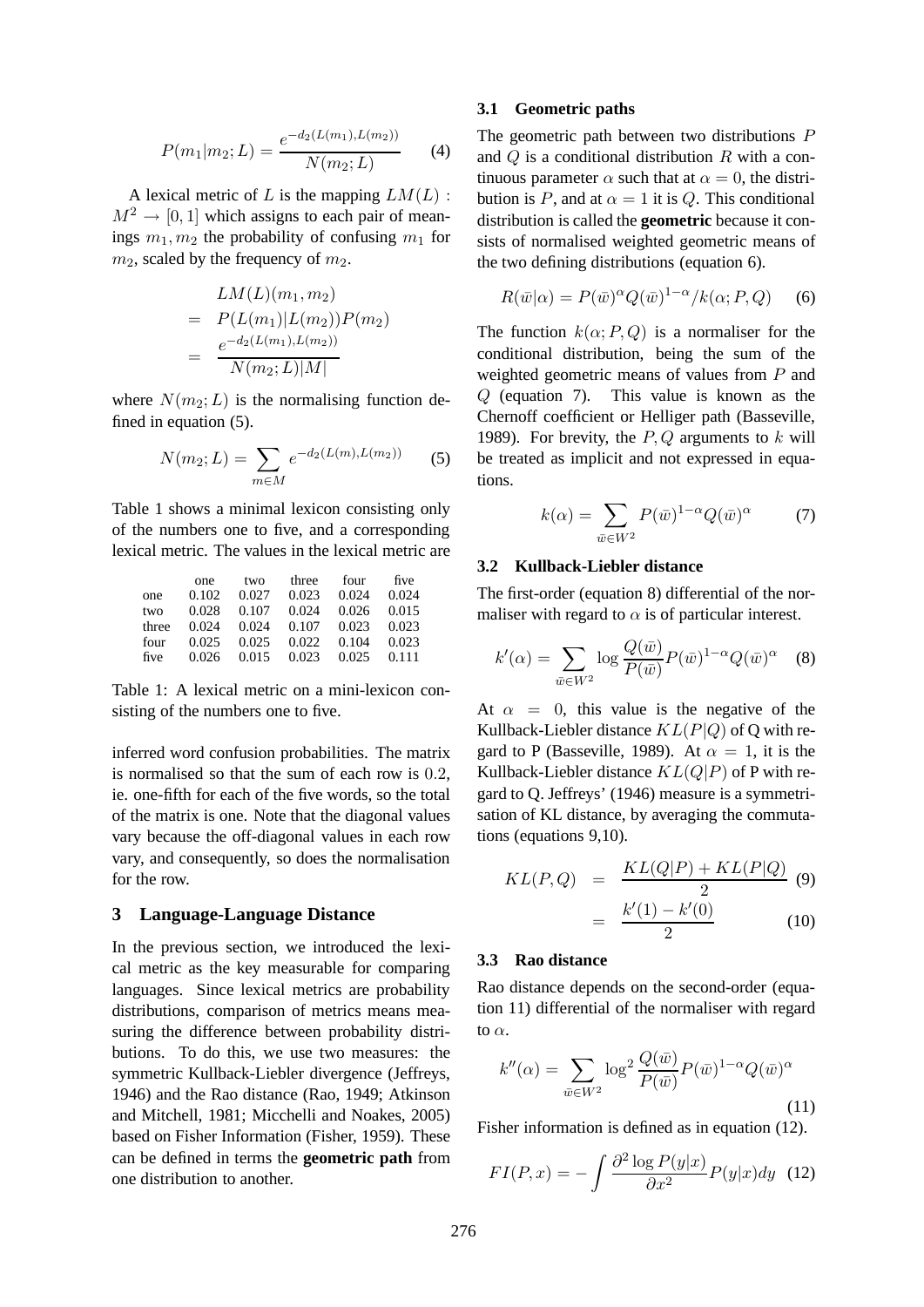Equation (13) expresses Fisher information along the path R from P to Q at point  $\alpha$  using k and its first two derivatives.

$$
\text{FI}(R,\alpha) = \frac{k(\alpha)k''(\alpha) - k'(\alpha)^2}{k(\alpha)^2} \tag{13}
$$

The Rao distance  $r(P,Q)$  along R can be approximated by the square root of the Fisher information at the path's midpoint  $\alpha = 0.5$ .

$$
\mathbf{r}(P,Q) = \sqrt{\frac{k(0.5)k''(0.5) - k'(0.5)^2}{k(0.5)^2}} \quad (14)
$$

## **3.4 The PHILOLOGICON algorithm**

Bringing these pieces together, the PHILOLOGI-CON algorithm for measuring the divergence between two languages has the following steps:

- 1. determine their joint confusion probability matrices,  $P$  and  $Q$ ,
- 2. substitute these into equation (7), equation (8) and equation (11) to calculate  $k(0)$ ,  $k(0.5), k(1), k'(0.5)$ , and  $k''(0.5)$ ,
- 3. and put these into equation (10) and equation (14) to calculate the KL and Rao distances between between the languages.

## **4 Indo-European**

The ideal data for reconstructing Indo-European would be an accurate phonemic transcription of words used to express specifically defined meanings. Sadly, this kind of data is not readily available. However, as a stop-gap measure, we can adopt the data that Dyen et al. collected to construct a Indo-European taxonomy using the cognate method.

## **4.1 Dyen et al's data**

Dyen et al. (1992) collected 95 data sets, each pairing a meaning from a Swadesh (1952)-like 200 word list with its expression in the corresponding language. The compilers annotated with data with cognacy relations, as part of their own taxonomic analysis of Indo-European.

There are problems with using Dyen's data for the purposes of the current paper. Firstly, the word forms collected are not phonetic, phonological or even full orthographic representations. As the authors state, the forms are expressed in sufficient detail to allow an interested reader acquainted with the language in question to identify which word is being expressed.

Secondly, many meanings offer alternative forms, presumably corresponding to synonyms. For a human analyst using the cognate approach, this means that a language can participate in two (or more) word-derivation systems. In preparing this data for processing, we have consistently chosen the first of any alternatives.

A further difficulty lies in the fact that many languages are not represented by the full 200 meanings. Consequently, in comparing lexical metrics from two data sets, we frequently need to restrict the metrics to only those meanings expressed in both the sets. This means that the KL divergence or the Rao distance between two languages were measured on lexical metrics cropped and rescaled to the meanings common to both data-sets. In most cases, this was still more than 190 words.

Despite these mismatches between Dyen et al.'s data and our needs, it provides an testbed for the PHILOLOGICON algorithm. Our reasoning being, that if successful with this data, the method is reasonably reliable. Data was extracted to languagespecific files, and preprocessed to clean up problems such as those described above. An additional data-set was added with random data to act as an outlier to root the tree.

## **4.2 Processing the data**

PHILOLOGICON software was then used to calculate the lexical metrics corresponding to the individual data files and to measure KL divergences and Rao distances between them. The program NEIGHBOR from the PHYLIP<sup>2</sup> package was used to construct trees from the results.

## **4.3 The results**

The tree based on Rao distances is shown in figure 1. The discussion follows this tree except in those few cases mentioning differences in the KL tree.

The standard against which we measure the success of our trees is the conservative traditional taxonomy to be found in the Ethnologue (Grimes and Grimes, 2000). The fit with this taxonomy was so good that we have labelled the major branches with their traditional names: Celtic, Germanic, etc. In fact, in most cases, the branchinternal divisions — eg. Brythonic/Goidelic in Celtic, Western/Eastern/Southern in Slavic, or

<sup>2</sup> See **http://evolution.genetics.washington.edu/phylip.html**.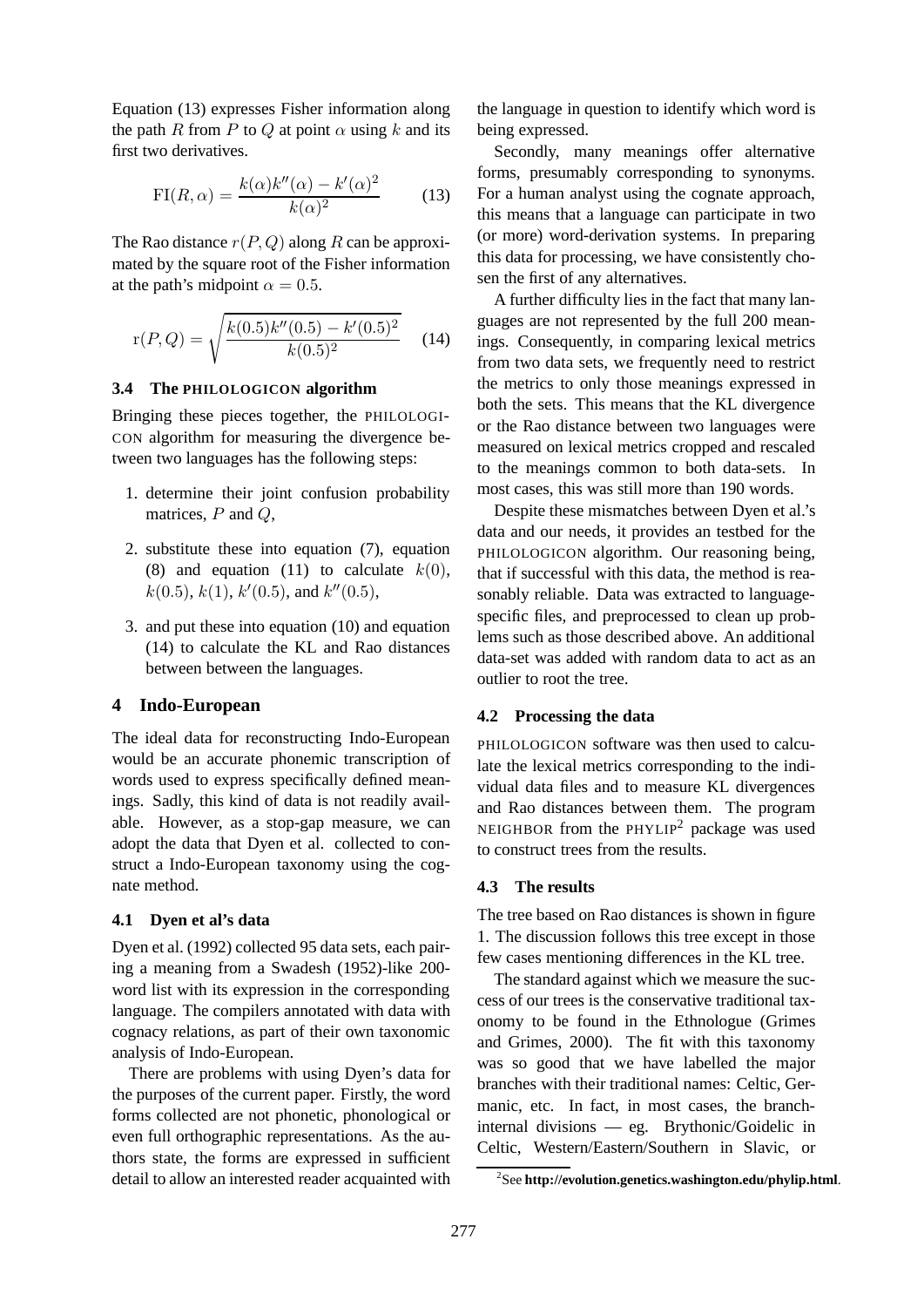Western/Northern in Germanic — also accord. Note that PHILOLOGICON even groups Baltic and Slavic together into a super-branch Balto-Slavic.

Where languages are clearly out of place in comparison to the traditional taxonomy, these are highlighted: visually in the tree, and verbally in the following text. In almost every case, there are obvious contact phenomena which explain the deviation from the standard taxonomy.

Armenian was grouped with the Indo-Iranian languages. Interestingly, Armenian was at first thought to be an Iranian language, as it shares much vocabulary with these languages. The common vocabulary is now thought to be the result of borrowing, rather than common genetic origin. In the KL tree, Armenian is placed outside of the Indo-Iranian languages, except for Gypsy. On the other hand, in this tree, Ossetic is placed as an outlier of the Indian group, while its traditional classification (and the Rao distance tree) puts it among the Iranian languages. Gypsy is an Indian language, related to Hindi. It has, however, been surrounded by European languages for some centuries. The effects of this influence is the likely cause for it being classified as an outlier in the Indo-Iranian family. A similar situation exists for Slavic: one of the two lists that Dyen et al. offer for Slovenian is classed as an outlier in Slavic, rather than classifying it with the Southern Slavic languages. The other Slovenian list is classified correctly with Serbocroatian. It is possible that the significant impact of Italian on Slovenian has made it an outlier. In Germanic, it is English that is the outlier. This may be due to the impact of the English creole, Takitaki, on the hierarchy. This language is closest to English, but is very distinct from the rest of the Germanic languages. Another misclassification also is the result of contact phenomena. According to the Ethnologue, Sardinian is Southern Romance, a separate branch from Italian or from Spanish. However, its constant contact with Italian has influenced the language such that it is classified here with Italian. We can offer no explanation for why Wakhi ends up an outlier to all the groups.

In conclusion, despite the noisy state of Dyen et al.'s data (for our purposes), the PHILOLOGICON generates a taxonomy close to that constructed using the traditional methods of historical linguistics. Where it deviates, the deviation usually points to identifiable contact between languages.



Figure 1: Taxonomy of 95 Indo-European data sets and artificial outlier using PHILOLOGICON and PHYLIP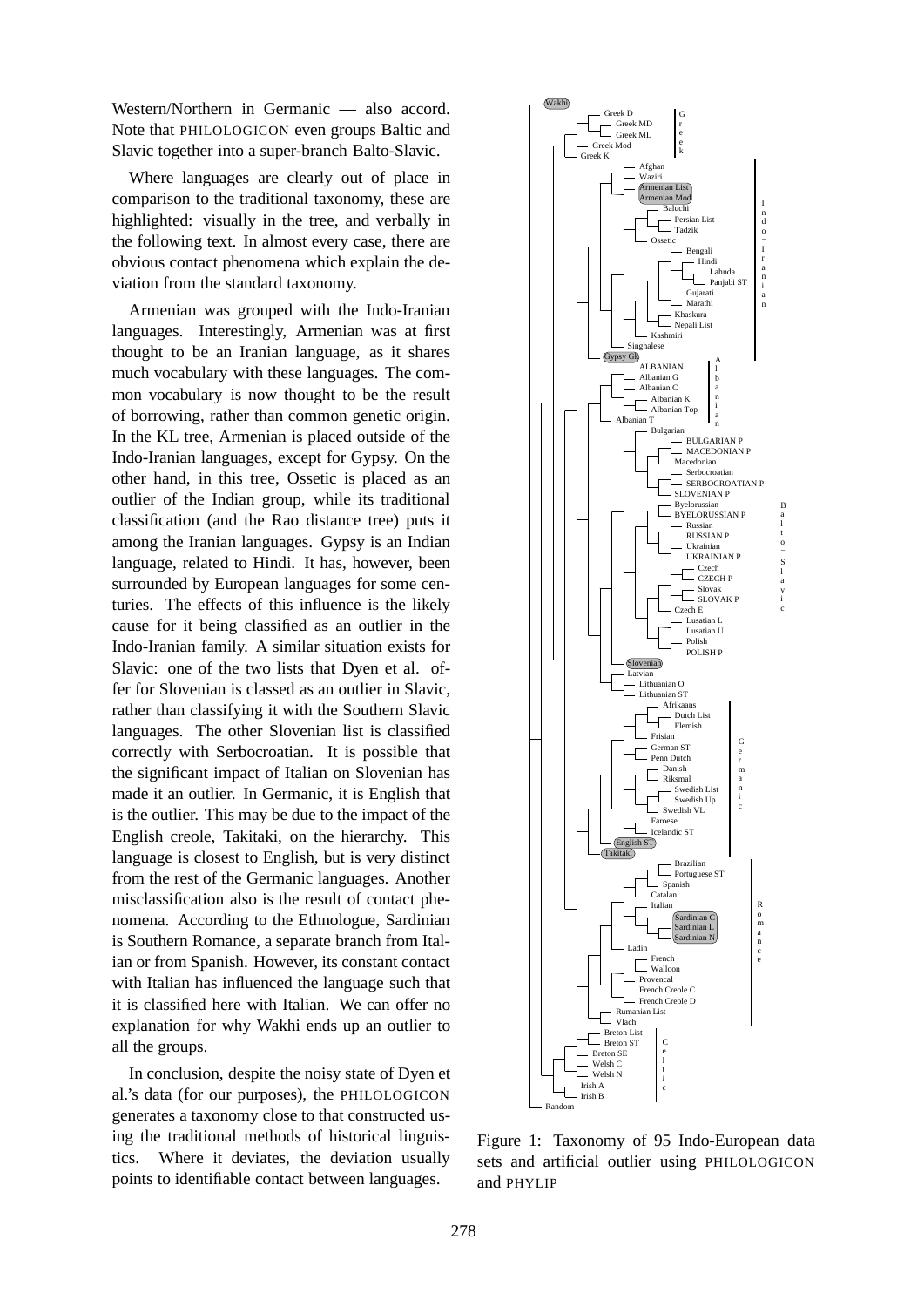## **5 Reconstruction and Cognacy**

Subsection 3.1 described the construction of geometric paths from one lexical metric to another. This section describes how the synthetic lexical metric at the midpoint of the path can indicate which words are cognate between the two languages.

The synthetic lexical metric (equation 15) applies the formula for the geometric path equation (6) to the lexical metrics equation (5) of the languages being compared, at the midpoint  $\alpha = 0.5$ .

$$
R_{\frac{1}{2}}(m_1, m_2) = \frac{\sqrt{P(m_1|m_2)Q(m_1|m_2)}}{|M|k(\frac{1}{2})}
$$
 (15)

If the words for  $m_1$  and  $m_2$  in both languages have common origins in a parent language, then it is reasonable to expect that their confusion probabilities in both languages will be similar. Of course different cognate pairs  $m_1, m_2$  will have differing values for  $R$ , but the confusion probabilities in  $P$ and Q will be similar, and consequently, the reinforce the variance.

If either  $m_1$  or  $m_2$ , or both, is non-cognate, that is, has been replaced by another arbitrary form at some point in the history of either language, then the  $P$  and  $Q$  for this pair will take independently varying values. Consequently, the geometric mean of these values is likely to take a value more closely bound to the average, than in the purely cognate case.

Thus rows in the lexical metric with wider dynamic ranges are likely to correspond to cognate words. Rows corresponding to non-cognates are likely to have smaller dynamic ranges. The dynamic range can be measured by taking the Shannon information of the probabilities in the row.

Table 2 shows the most low- and highinformation rows from English and Swedish (Dyen et al's (1992) data). At the extremes of low and high information, the words are invariably cognate and non-cognate. Between these extremes, the division is not so clear cut, due to chance effects in the data.

#### **6 Conclusions and Future Directions**

In this paper, we have presented a distancebased method, called PHILOLOGICON, that constructs genetic trees on the basis of lexica from each language. The method only compares words language-internally, where comparison seems both psychologically real and reliable,

| <b>English</b>          |         | <b>Swedish</b> $10^4(h-h)$ |  |  |  |  |
|-------------------------|---------|----------------------------|--|--|--|--|
| <b>Low Information</b>  |         |                            |  |  |  |  |
| we                      | vi      | $-1.30$                    |  |  |  |  |
| here                    | her     | $-1.19$                    |  |  |  |  |
| to sit                  | sitta   | $-1.14$                    |  |  |  |  |
| to flow                 | flyta   | $-1.04$                    |  |  |  |  |
| wide                    | vid     | $-0.97$                    |  |  |  |  |
|                         |         |                            |  |  |  |  |
| scratch                 | klosa   | 0.78                       |  |  |  |  |
| dirty                   | smutsig | 0.79                       |  |  |  |  |
| left (hand)             | vanster | 0.84                       |  |  |  |  |
| because                 | emedan  | 0.89                       |  |  |  |  |
| <b>High Information</b> |         |                            |  |  |  |  |

Table 2: Shannon information of confusion distributions in the reconstruction of English and Swedish. Information levels are shown translated so that the average is zero.

and never cross-linguistically, where comparison is less well-founded. It uses measures founded in information theory to compare the intra-lexical differences.

The method successfully, if not perfectly, recreated the phylogenetic tree of Indo-European languages on the basis of noisy data. In further work, we plan to improve both the quantity and the quality of the data. Since most of the mis-placements on the tree could be accounted for by contact phenomena, it is possible that a network-drawing, rather than tree-drawing, analysis would produce better results.

Likewise, we plan to develop the method for identifying cognates. The key improvement needed is a way to distinguish indeterminate distances in reconstructed lexical metrics from determinate but uniform ones. This may be achieved by retaining information about the distribution of the original values which were combined to form the reconstructed metric.

## **References**

- C. Atkinson and A.F.S. Mitchell. 1981. Rao's distance measure. *Sankhya¯*, 4:345–365.
- Todd M. Bailey and Ulrike Hahn. 2001. Determinants of wordlikeness: Phonotactics or lexical neighborhoods? *Journal of Memory and Language*, 44:568– 591.
- Michle Basseville. 1989. Distance measures for signal processing and pattern recognition. *Signal Processing*, 18(4):349–369, December.